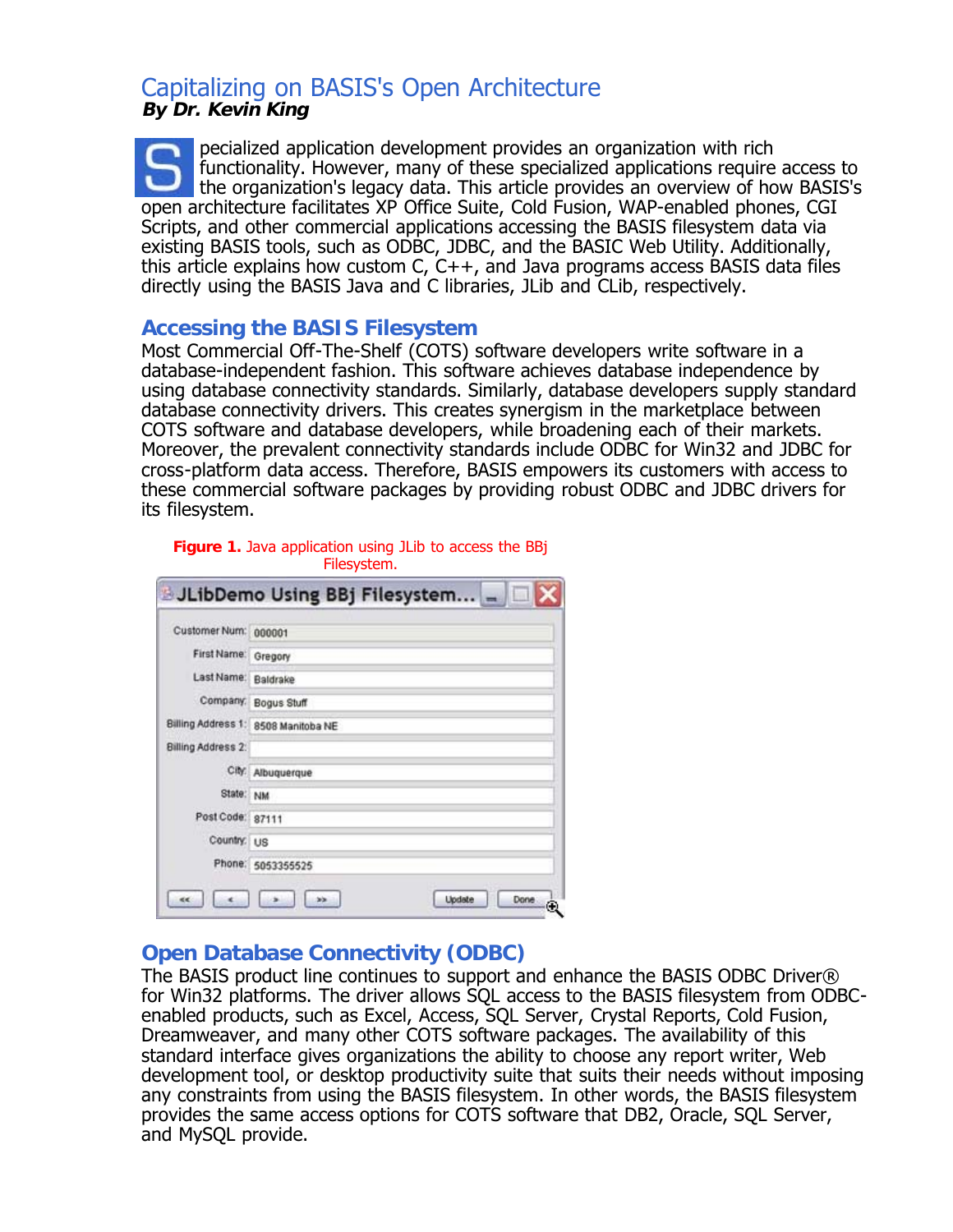### **Java Database Connectivity (JDBC)**

In BBi® 1.0, BASIS introduced JDBC drivers to the product line. Support for the JDBC standard continues the BASIS commitment to cross-platform development. With the ever-increasing popularity of Java, many COTS packages added JDBC capability, allowing Java developers to communicate with the most popular data access tools. Now, Linux and other UNIX desktop applications, such as OpenOffice, have the same access to BASIS data that was previously only available to Win32 desktops.

#### **Accessing the BASIS Filesystem With Custom Applications**

Even though providing ODBC and JDBC drivers gives organizations an unfettered choice of COTS data access software, some organizations continue to write their own custom data-accessing software using C or Java. While these applications can use the ODBC and JDBC drivers, they benefit from a more direct access to the data. To meet these requirements, BASIS developed JLib and CLib for customers to link into their own custom applications. The availability of these filesystem libraries gives developers the same direct access to the filesystem that BASIS programs use. Therefore, Java and C programmers do not have to write SQL queries and do not pay the nonnormalized database penalties associated with ODBC and JDBC access.

#### **Accessing BASIS Data Through Web Services**

Technology innovations continually introduce new data access standards. Web services is the newest standard implemented by J2EE and .NET. While ODBC, JDBC, JLib, and CLib provide access to the data in the database or filesystem, they do not give the client application access to the business rules, processing logic, or data integrity of the BASIS programs. With the creation of Web services standards, COTS and custom applications, can now obtain the data by calling programs offered through the Web services interface. BBj version 3.0 and higher supports the Web services interface, which means that COTS and custom applications, written in almost any language, can call BASIS programs like they call libraries written in their respective languages.

| Customer Num:      | 000001           |
|--------------------|------------------|
| First Name:        | Gregory          |
| Last Name:         | Baldrake         |
| Company:           | Bogus Stuff      |
| Billing Address 1: | 8508 Manitoba NE |
| Billing Address 2  |                  |
| City:              | Albuquerque      |
| State:             | NM               |
| Post Code:         | 87111            |
| Country:           | US.              |
| Phone:             | 5053355525       |

**Figure 2.** BBj application using the native Filesystem.